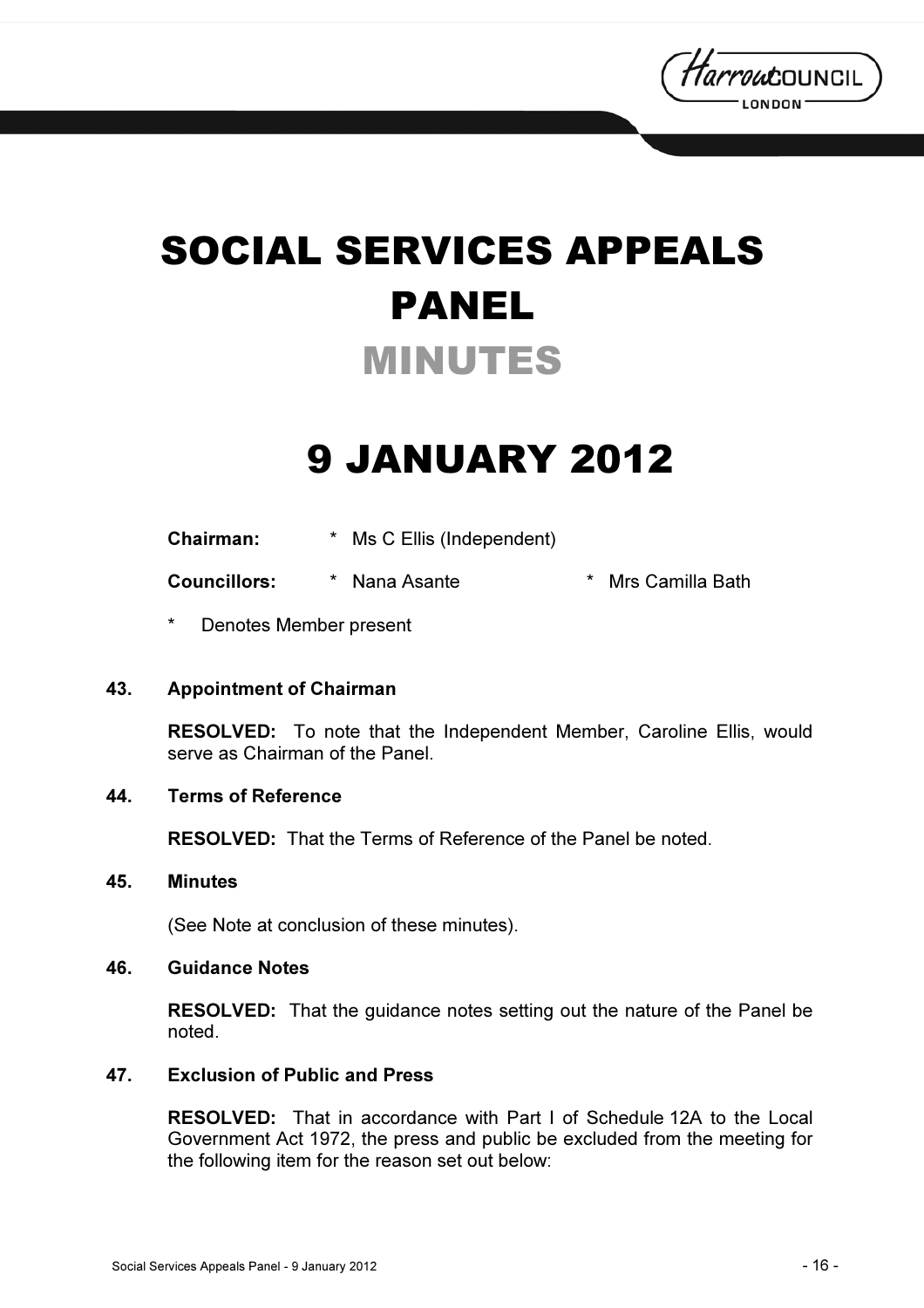#### Item Title **Reason**

5. The Keeping of a Child in Secure Accommodation

Information under paragraph 1 (contains information relating to any individual).

### RESOLVED ITEMS

#### 48. The Keeping of a Child in Secure Accommodation

The Panel considered confidential written reports from the Independent Investigator and the Secure Unit, including an oral report from the Council's Children's Services, which set out:

- the background to the current situation;
- the actions that had been taken in respect of the recommendations made at the last meeting, some of which remained outstanding;
- the reasons why a Secure Unit placement continued to be necessary.

The Panel carefully reviewed the case, taking into account the verbal updates and comments, including concerns, from officers of Children's Services, the Secure Unit and the Independent Person. They also discussed how some of the outstanding recommendations from the last meeting ought to be addressed and taken forward.

The Panel noted the progress made by the child in some areas, including areas where there had been some set backs. Panel members also noted that the current Secure Accommodation Order would expire on 30 March 2012 and agreed that a further meeting was essential before the Order ran out.

The Panel agreed that the criteria for the placement in a Secure Accommodation continued to apply and that, unfortunately, some of the plans that had been put in place had not worked out, as envisaged which has affected any current Exit Plan.

#### RESOLVED: That

- (1) the Panel agreed that the Chairman should request a meeting with the Corporate Director Children's Services to discuss the preparations of an Exit Plan;
- (2) that the next Panel meeting to be held on 15 March 2012 to review progress and plans prior to the expiry of the Secure Order.

(Note: The meeting, having commenced at 1.20 pm, closed at 3.17 pm).

(Signed) MS C ELLIS Chairman